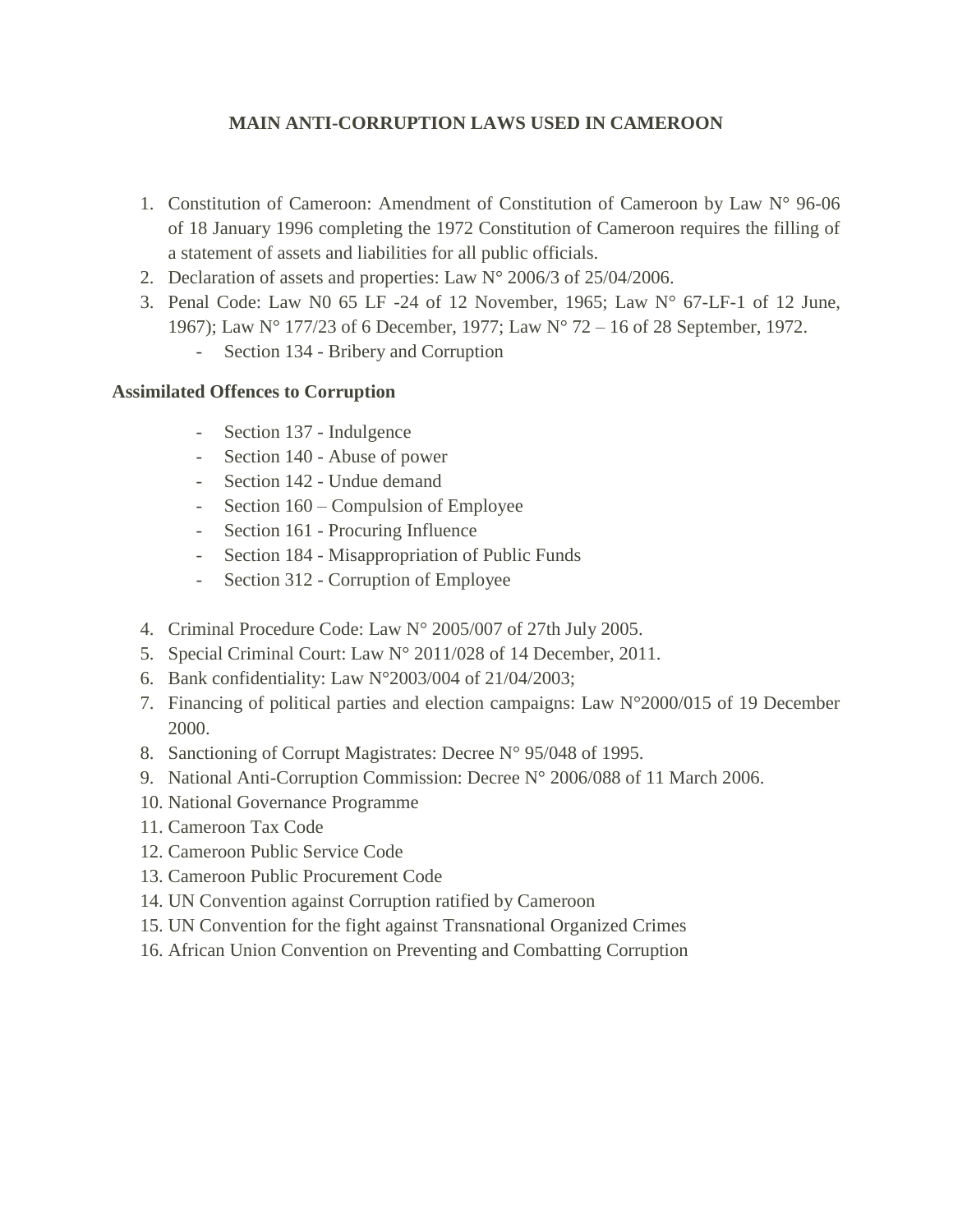## **Summary of National Anti-Corruption Structures**

Cameroon was perceived as the most corrupt country in the world in the years 1998 and 1999 (TI corruption index). The government of Cameroon declared its commitment to fight corruption. Despite the declared political will for the fight against corruption, little has changed in any tangible way. The fight against corruption is declared a priority of the government of Cameroon that has created multiple structures within this framework.

ARMP- Created by Decree N° 2001/048 on February 23, 2001

The Public Contract Regulatory Agency (ARMP} is a public administrative establishment with its own legal personality and financial autonomy. The ARMP oversees regulation, follow-ups and evaluation of the public markets sector.

- **ANIF-** created by Decree No. 2005/187 of 31 May 2005

The National Agency for Financial Investigations (ANIF) is the Cameroonian mechanism for combating money laundering and terrorism financing abbreviated in English as NAFI. It is at the centre of a process of which are found upstream its partners which are liable professional groups (reporting entities) and downstream, judicial authorities. It was established by Presidential Decree No. 2005/187 of 31 May 2005 laying down its organization and functioning.

- **CONAC** – created by Decree No. 2006/088 (in French) on March 11, 2006

The National Anti-Corruption Commissions' mission is to monitor and evaluate the effective implementation of the government's anti-corruption programme. The CONAC has a central structure with branches in almost all ministries. The CONAC has a coordinating and regulatory role in relation to the national anti-corruption policy framework in Cameroon. It has investigating capacities and has a mandate to gather and analyze allegations and information about corrupt practices. The findings of a CONAC inquiry can ultimately lead to disciplinary or legal proceedings.

**The Special Criminal Court-** created by Law N° 2011/028 of 14 December, 2011

Cameroon has been topping the list of the most corrupt countries in the world and in order to eradicate this ill, the government launched the operation '*sparrow hawk*' which sent most top government officials behind the bars. This court tries only embezzlement of public property where the loss is above 50million. The court is created to support the work of the national anticorruption commission (CONAC), The National Agency for Financial Investigations (ANIF), the supreme state audit office (CONSUPE), The Public Contract Regulatory Agency (ARMP), the ministerial anti-corruption units, the Tender boards of public bodies and the audit bench of the Supreme Court.